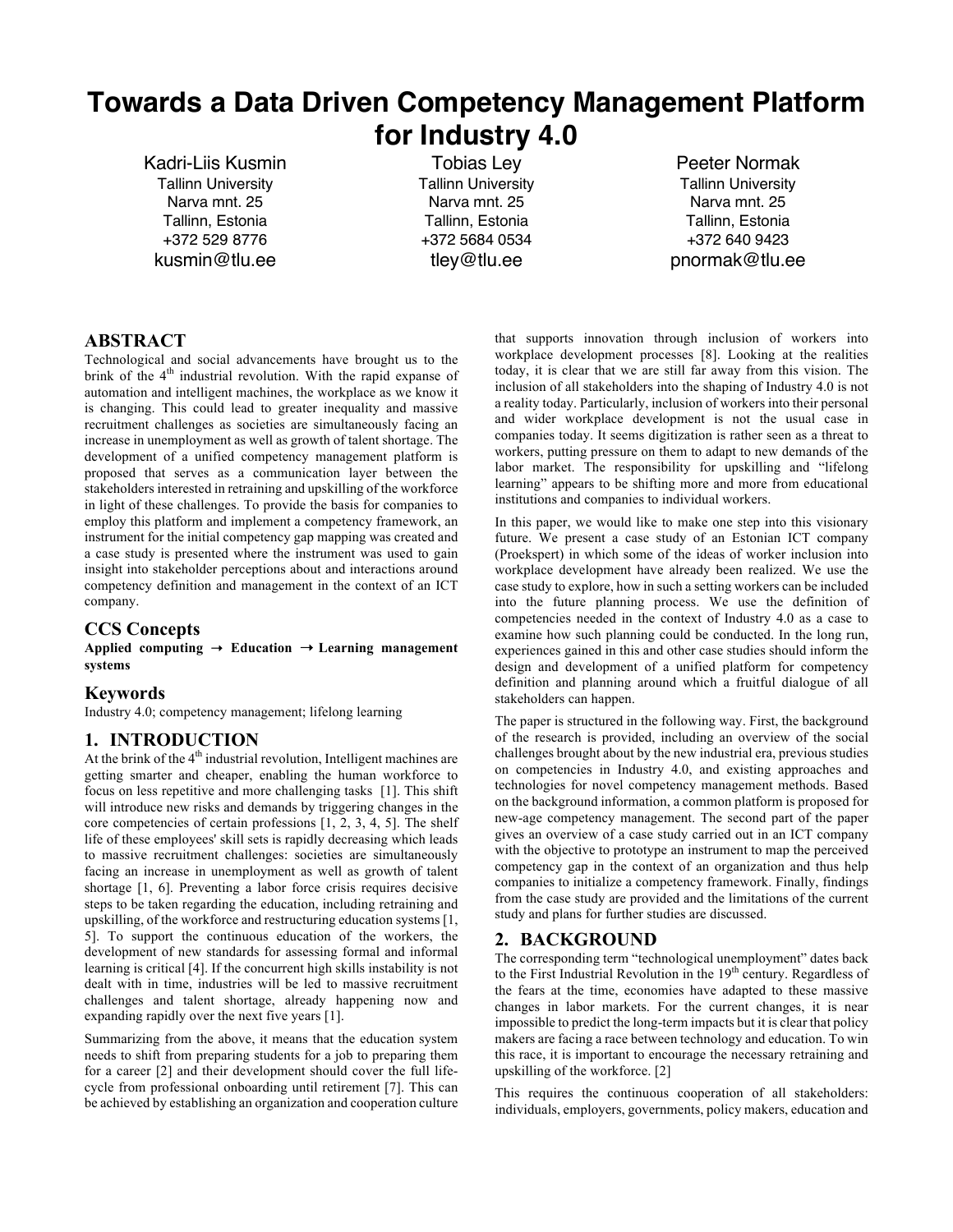training providers, and unions [9]. Schools and companies need to collaborate to devise and implement new formal and non-formal programs, and also promote informal learning [4]. In order for this process to be sustainable, it is important to keep the qualification profiles of occupations up-to-date with new emerging requirements. For this, business organizations can provide valuable input, such as requirements forecasts and labor force evaluation feedback. Besides helping develop curricula, this gives opportunities to create additional projects for upskilling existing workforce to meet the new requirements. Meanwhile, it is the governments' and policy makers' task to establish a supporting and enabling environment [9].

#### **2.1 Studies on Competencies for Industry 4.0**

The term Industry 4.0 (*Industrie* 4.0) was initially introduced at the Hannover Fair in April 2011 and thus the research regarding Industry 4.0 is at its very early stage, and the scientific resources rather scarce. Although even scarcer, the existing research on competencies in Industry 4.0 provides a solid basis for further development.

[1] is one of the first reports to estimate the changes to competencies and worker development in light of the industrial advancements. The report is based on a large-scale survey that was carried out with the aim of getting a deeper understanding of the expectations regarding future jobs, work and skills to provide guidance to businesses, governments and civil society organizations, including education providers. Over the course of the first half of 2015, the survey was responded to by 371 individual companies, with the sample representing over 13 million employees across nine industry sectors. [1]

[2] emphasizes the role of digital skills in new-age competency development and proposes changes to the core principles of today's education. They argue that educational organizations should focus on building foundational cognitive and socioemotional skills and ensuring that the students acquire basic ICT literacy and problemsolving skills, as opposed to learning certain skills required for a job. As labour markets are changing rapidly, the latter risk becoming obsolete. The skills students learn should provide a strong basis for continuing learning while already employed. [2]

A study carried out by the European Parliament states that Industry 4.0 workers would most possibly be graduates from a STEM (Science, Technology, Engineering, Mathematics) background but in addition to strong domain-specific competencies they will also be required to excel in general competencies, such as managerial skills, understanding of the specific industries and the interrelatedness of different industries across value chains, supply chains, and processes. There will also be a higher demand for excellent communication skills to promote team work and customer relations. All these new competency requirements advocate the development of entirely new qualifications that comply with the interdisciplinary nature of the work. This means that new learning content and didactic methods need to be established and included into professional education and lifelong learning. To support the continuous education of the workers, the development of new standards for assessing formal and informal learning is critical. [4]

To help stakeholders meet the arising challenges, authors in [3] have carried out an extensive literature overview and used the PESTEL framework to analyse the macro-environmental challenges and considered their political, economic, social, technical, environmental, and legal factors. Based on this analysis, they developed a holistic Industry 4.0 competence model with 4 major categories: personal, social, methodological, and technical competencies.

|  |                | Table 1. Set of aggregated Industry 4.0 competencies by their |  |
|--|----------------|---------------------------------------------------------------|--|
|  | categories [3] |                                                               |  |

| Category       | <b>Required competencies</b>                                                                                                                                                                                        |  |  |  |
|----------------|---------------------------------------------------------------------------------------------------------------------------------------------------------------------------------------------------------------------|--|--|--|
| Technical      | State-of-the-art knowledge, technical skills,<br>process understanding, media skills, coding<br>skills, understanding IT security                                                                                   |  |  |  |
| Methodological | Creativity, entrepreneurial thinking,<br>problem solving, conflict solving, decision<br>making, analytical skills, research skills,<br>efficiency orientation                                                       |  |  |  |
| Social         | Intercultural skills, language skills,<br>communication skills, networking skills,<br>ability to work in a team, ability to be<br>compromising and cooperative, ability to<br>transfer knowledge, leadership skills |  |  |  |
| Personal       | Flexibility, ambiguity tolerance, motivation<br>to learn, ability to work under pressure,<br>sustainable mind-set, compliance                                                                                       |  |  |  |

As can be seen in the table, many competencies required in the context of Industry 4.0, are not technical skills usually found in the curricula of vocational schools or universities. In addition, each competency in the table could have a different notion in different companies that may itself change in time. For example, in one company coding skills may mean proficiency in the C++ programming language while in another it may be the ability to compose instruction sets for a particular device. Thus, the competencies in the table serve as abstract groups that can have multiple values. Another, easier example can be drawn with natural languages instead of programming languages: one company may require fluency in Estonian while another in English, but both of these belong under language skills. Such general frameworks are helpful because they can guide competency definitions for Industry 4.0, but they are not sufficiently detailed to help stakeholder inclusion into the process. However, they can be used as the initial basis to define an organization's competency requirements and map the existing competencies in more detail.

[10] analyzed employee competencies for employees with higher education in Industry 4.0 and created an Industry 4.0 competency model based on the SHL Universal Competency Framework (UCF). They argue that for a successful transformation towards Industry 4.0, the needed competencies need to be clearly defined, and the job profiles for engineering, information technology and information systems employees need to be adjusted and updated [10]. The final competency model comprises of 64 competencies and differentiates between Information Systems, Computer Science and Engineering curricula graduates. Some competencies were seen important for only a specific group of graduates, however, many competencies were seen as interdisciplinary, including but not limited to decision making, leadership skills, teamwork, problem solving and creativity.

To establish a common language for ICT competences, skills and proficiency levels across Europe, the European Commission has developed the European e-Competence Framework (e-CF) classifies 40 competences for ICT professionals. The most recent version, e-CF 3.0 was finalized in 2014 and consists of 40 competencies that are allocated into five ICT areas: plan, build, run, enable, and manage. [11] Although thorough, the framework only focuses on technical competencies and the "soft" competencies identified through Industry 4.0 research are not in the scope of e-CF. Another aspect to consider is that the framework was released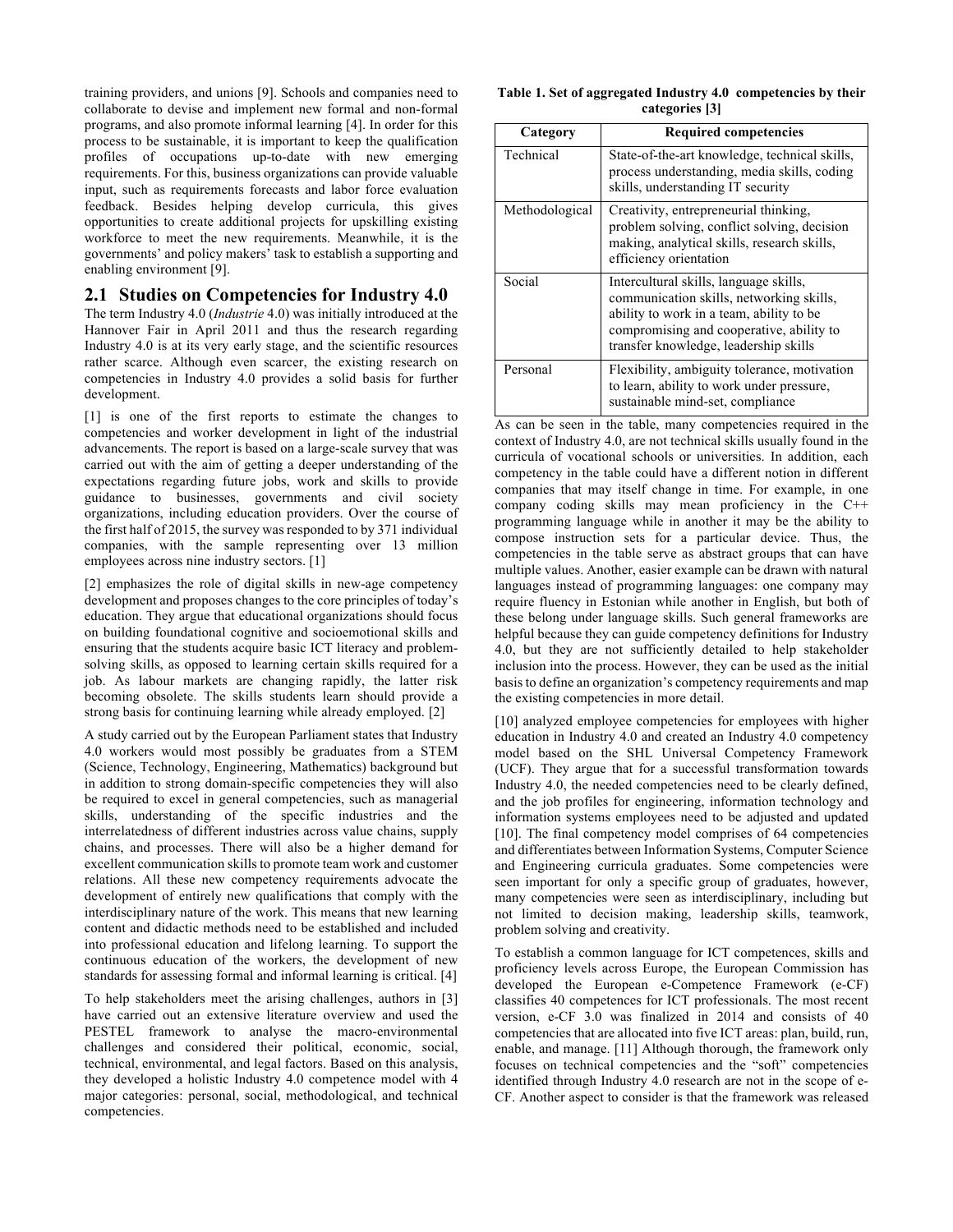in 2014, only 3 years after the first introduction of the term "Industry 4.0" and thus it is reasonable to assume that the term was not widespread during the research and development phases of the framework.

The current study is based on the competency model by [3] due to its focus on Industry 4.0 and compact scope. Although [10] also provide a strong basis for further work, the number of the competencies in the model exceeds the capacity of the current study. Another reason is that the model focuses on three specific ICT curricula: Information Systems, Computer Science and Engineering. Our study, however, focuses on competency development that takes place during employment and includes employees with less specific academic background: in addition to engineers we are also interested in the competency requirements for designers, user experience specialists and other novel professions in ICT.

Due to rapid changes in the core competencies triggered by recent technological and social advancements, labour market competency gap is growing ever faster. This can only be relieved through the cooperation between all stakeholders. It is critical that academic organizations, training providers and entities responsible for professional standards receive constant and up-to-date input from business organizations. This way the competency development of workers can be supported throughout their careers by multiple stakeholders in an integral manner.

## **2.2 Technologies and Approaches for Competency Management**

Industry 4.0 is causing a shift from traditional industrial engineering methods to data-driven functions and cyber-physical systems [5]. Based on this principle, also the human resource management in Industry 4.0 context could adapt their methods to introducing novel or implementing new technologies for connecting learning more directly with job demands [1]. Some companies have already adopted this approach and through cooperation with universities they have built and implemented novel technologies to support worker learning and knowledge management.

For example, IntelLEO, an ICT research project was initiated with the aim of developing intelligent technologies that support learning and knowledge-building (LKB) activities in Intelligent Learning Extended Organization (IntelLEO). The main objective of the project was to enhance motivation of learners by employing technological tools that utilize the synergy between services for efficient management of collaborative LKB activities and access to and supply of shared content, and harmonization of individual and organizational objectives [12]. Motivation is one of the primary factors that affect an individual's engagement in learning and knowledge sharing [13] and thus it is important to align the competency development objectives of the individual and her/his organization. Another important aspect of IntelLEO is its structure that combines different business and educational communities and organizational cultures: industrial, research and educational [12]. This means that in an IntelLEO, several stakeholders are included at the same time, advancing and strengthening their communication

eDidaktikum is an environment initially intended only for teacher education with the objective of facilitating the exchange and collection of didactic information within and across universities. The main aspects of achieving this are the systematization of information, cooperation and social learning, and personal development and evaluation.

eDidaktikum is not bound to any university or school. This means that even after receiving her or his qualification, the user can continue using the system and participate in courses. This is an example of true lifelong learning that prepares one for a career, not a job. Another interesting aspect of eDidaktikum is that it is tied to national qualifications. The teacher competency model used for pilot is distributed into logical sub-sections and based on that, teachers and students can mark down, which competencies a learning activity or evidence covers. [14] Thus, eDidaktikum provides opportunities for continuous development towards the competency aspirations of an individual.

The Learning Layers Project is directed toward developing technologies that support informal learning in the workplace with the focus on Small and Medium sized Enterprises (SMEs). Drawing on a large-scale stakeholder-driven co-design approach [15] within Regional Innovation Clusters, they have developed modular and flexible technological layers for supporting workplace practices that induce and facilitate mass collaboration within and across these enterprises. The concepts and technologies developed help to bridge the gap between scaling and adaptation to personal needs. [16] The tools that Learning Layers provide encourage and facilitate the development of many worker competencies, not just technological, but also the "soft" competencies, including but not limited to communication, teamwork, knowledge transfer, problem solving.

APOSDLE, Advanced Process-Oriented Self-Directed Learning, is a project focused on work-integrated learning (WIL) in which case learning is an intentional or unintentional by-product of the time spent at the workplace performing work tasks [17]. APOSDLE focuses on empowering workers to learn while carrying out their work-related tasks, through task learning, task execution and domain-related support, and competency-gap based support [18]. The resulting APOSDLE environment provides learning guidance through its components. For example, it uses smart algorithms to help users find resources relevant to their work and previous experience, including potential other users who might have advanced knowledge in the area the current user is working in [17].

When looking at these four examples in a unified system, IntelLEO would provide the basis for planning and organizing the competency development of workers while considering the objectives of both the individual and the employer. IntelLEO also includes other important stakeholders, such as the academic organization which promotes communication between the interested parties. APOSDLE environment and the underlying theoretical principles can be used to model competency gap directly connected to worker task execution, and promote work-integrated learning through semi-automated tools. Learning Layers and eDidaktikum would provide the tools for informal and formal learning respectively. In addition, eDidaktikum provides the functionality to map employee competencies against competency models. If used in combination, the different systems and principles would provide a good basis for a more holistic competency development.

## **2.3 Towards a Competency Management Platform for Industry 4.0**

To advance a data-driven approach to learning and competencies the existing systems could be integrated through a common communication layer and supplemented with additional functionalities. This would result in an integral and unified competency management platform that would serve as a central service for all the stakeholders involved in competency development processes. The platform would provide a standard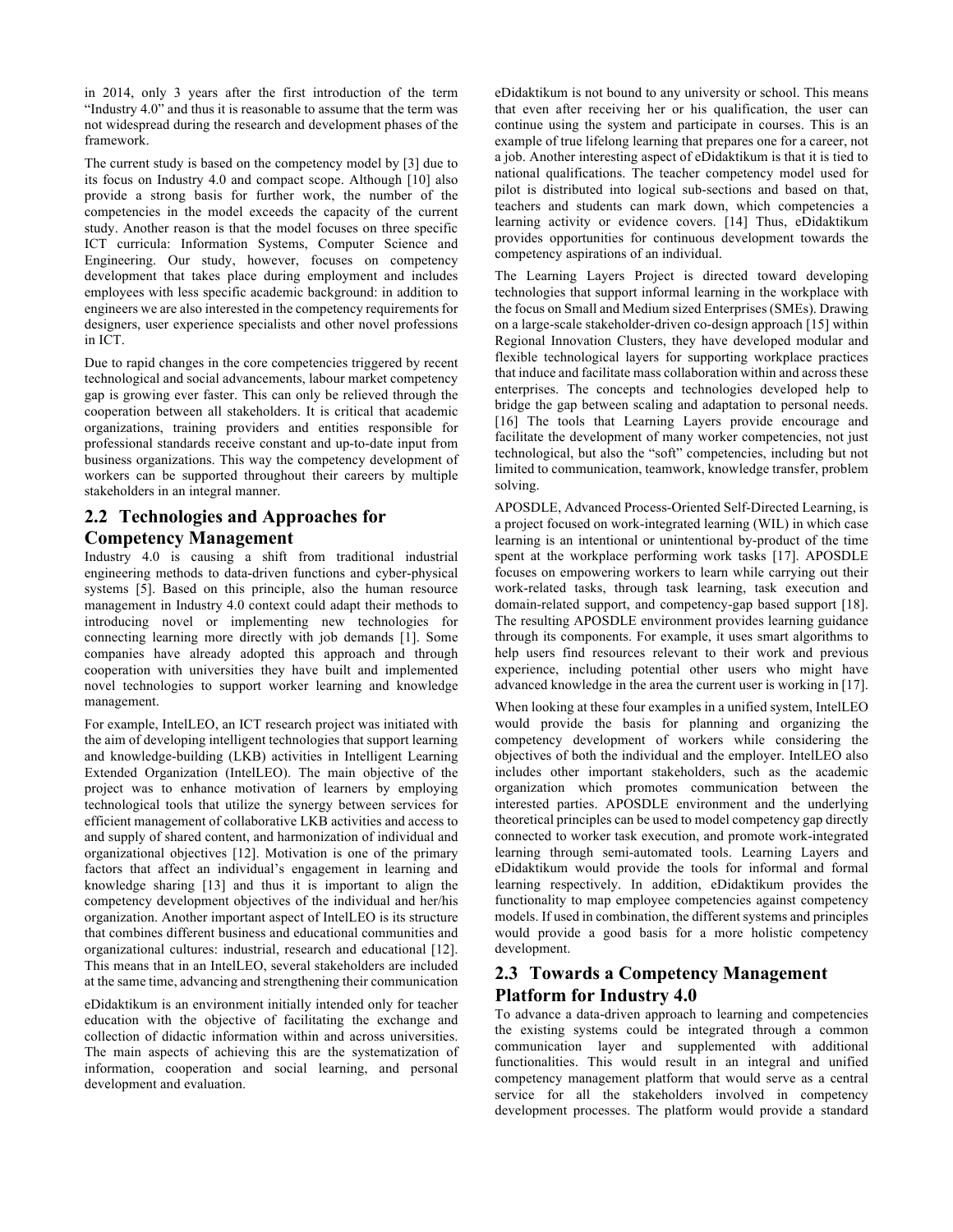human and computer readable list of categorized, grouped and versioned competencies for stakeholders to use in their competency management systems. They would be provided with a toolset to assess whether them or their employees possess certain competencies to help map their competency gaps. Based on this data it would be possible to visualize labor market competency gap. For example, business organizations could have a clear overview of available (existing) competencies mapped against needed or aspired competencies. In addition, the data gathered from recruitment portals would give a clear overview of the needed competencies and trends. Academic and training organizations could supplement this data to visualize future competency availability estimations and trends. Based on their personal competency aspirations, the competency gap of the stakeholders, and the labor market need, stakeholders would be given suggestions on their personal development. All this helps to plan future activities. For example, smaller companies can cooperate when developing niche competencies: order joint trainings, and organize workshops and seminars. Governments can identify which competencies they should support through their initiatives. Therefore, the competency management platform can be considered as a hub connecting through different services various stakeholders and communicating with other relevant information systems as depicted on the following Figure 1.



**Figure 1. Exemplary platform communication diagram**

When compared to the examples drawn in the previous chapter, a number of the elements that would constitute the platform have already been conceived. The main challenge, however, will be to conceptualize it as a "central" platform that all stakeholders agree to use, and around which stakeholder dialogues and negotiations can happen. We have conducted a case study in which these stakeholder interactions around competency definition and management have been studied. In this case study, we concentrate on the Workers and the Business Organizations as a first set of stakeholders. In subsequent studies, we will address other stakeholder groups as well.

# **3. CASE STUDY: COMPETENCY DEVELOPMENT IN PROEKSPERT**

#### **3.1 Selection of the Case**

We carried out the first case study in Proekspert, a software design and development company. Being founded in 1993, only two years after the Estonian independence was re-established, Proekspert is one of the oldest software development companies in Estonia. The company focuses on multiple areas, one of them being future manufacturing. The key characteristic of Proekspert is its hierarchical flat structure – there are no managers or departments in this company but instead the company is divided into self-

governing teams (Figure 2). Each team serves their own customer and is in many aspects autonomous. In terms of Industry 4.0, such flat structure increases the employee participation and the speed of communication, thus contributing into innovation processes and worker learning [19].

Proekspert was selected as a suitable case because it is an ICT company that has prior knowledge about Industry 4.0 and thus the employees have already formed a partial understanding of the changes that it will trigger. Another reason for choosing Proekspert is its innovative attitude towards the workplace. For example, the company does not have a managerial level. Additionally, the company has adopted a holistic view on employees' lives: it is a common belief at Proekspert that employees perform the best when their work and personal lives are in balance. In this sense, the company fits very well our focus on worker inclusion.

We interviewed the workers to get a deeper understanding of how they perceive the competencies identified by [3] and the gap between a competency's importance and availability. This is vital input when choosing or creating methods for identifying the competency levels of workers and finding out the gap in the market or an organization.

## **3.2 Methodology of the Case Study**

The participants of this study were a convenience sample of employees from the company. The group consisted of nine people of different age and professions. While the exact age of participants was not asked, their ages fell in the range of 21-40. From the gender perspective, participants were almost equally balanced with four female participants. When asked for how long the participants had been working in their area of expertise, most of them selected the range of 2-5 years. There were also participants who had been working for 1-2 years and those with experience for 10-20 years. The participants were either developers, designers, analysts or product owners, or engineering excellence specialists. The researcher responsible for data collection is employed at Proekspert.

The data was analyzed using both qualitative and quantitative methods. For qualitative data, content analysis was carried out where keywords were drawn from the free text entered by the participants and notes written down by the researcher. The keywords were collected using Annotations software by Balcony Production. Based on keywords, themes were composed to help interpret quantitative results. Quantitative analysis was done using IBM SPSS Statistics software. While multiple methods were used to gain insight into the data, the findings provided in the current article are based on means comparison through T-tests.

## **3.3 Conducting the Case Study**

## *3.3.1 Analyzing the Context of the Case*

Each Proekspert employee is provided with a training budget that is mostly used for professional training, but there have been cases where employees have taken courses not directly related to their professions. The philosophy of the human resources team regarding worker development is that promoting competences that the worker needs in non-professional life will go a long way to improve the person's contentment with both her/himself and the employer. Emotional intelligence development is promoted, to increase a person's ability to identify, assess and manage the emotions of one's self [20]. This will, in Proekspert's philosophy, result in a more motivated worker who is enthusiastic and willing to contribute to the company culture and community. Albeit Proekspert strives to be a company of engineering excellence, the "soft" competencies of workers are not neglected. The company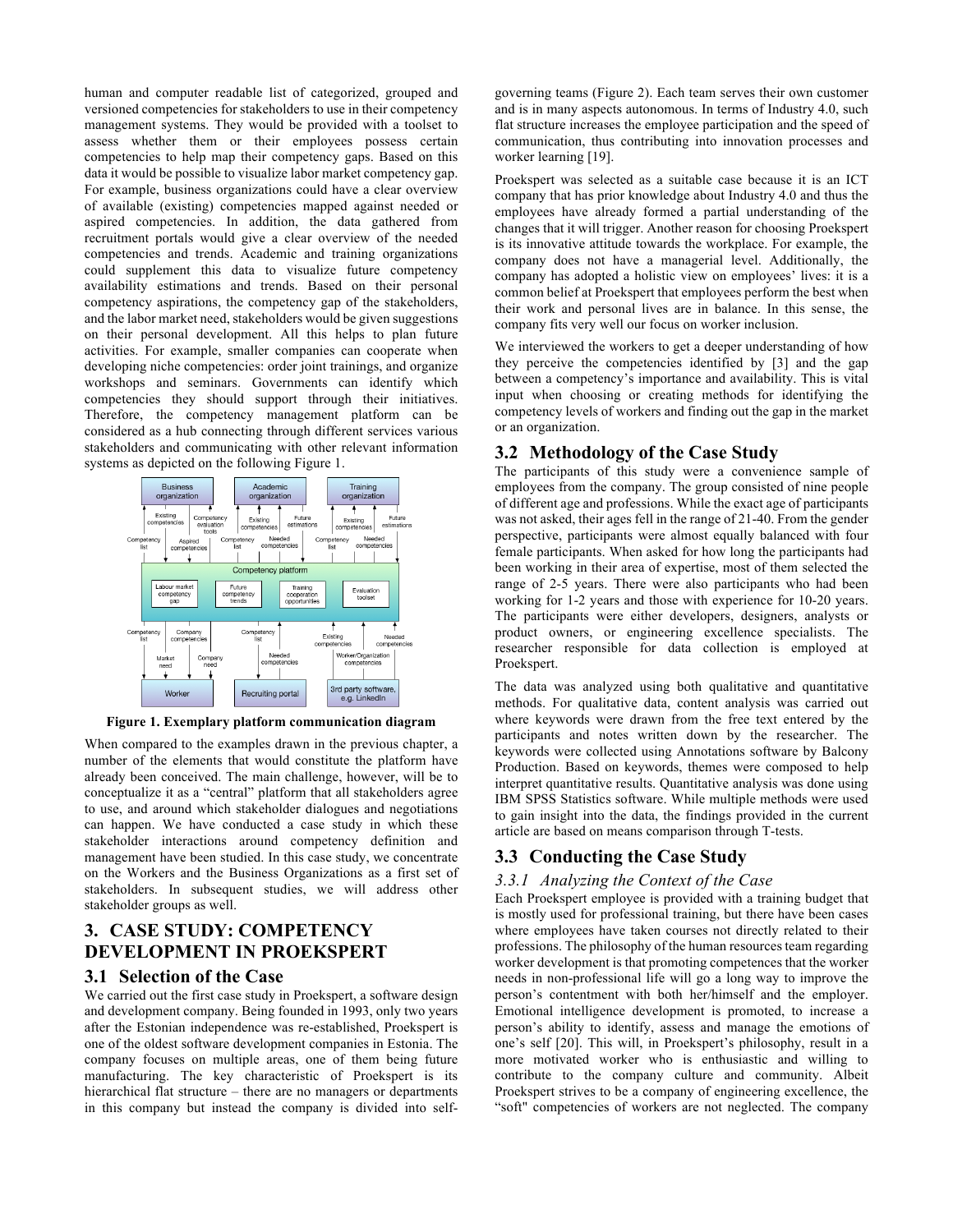provides various trainings for social empowerment and emotional intelligence empowerment, encourages self-development and mentoring other workers. Employees are viewed as the most valuable resource of the company and thus they are included in the core processes of the company strategy.

For example, employees are encouraged to participate in long-term strategy planning. When planning the strategy for 2020, a series of workshops was held that focused on the strategic factors that would help towards the next level in company development, and employees were invited to nominate, prioritize and describe these factors.



#### **Figure 2. The hierarchy of a manager-free team-centered organization. AM – account manager, HR – human resources, IT – IT support, QM – quality management. Source: Proekspert AS internal documentation**

Another example of inclusion is the recruiting culture of Proekspert. When a team finds they need additional resources, they contact the human resources specialist who will find out whether there are any available employees in-house who could join the team. When there are no available resources, the HR specialist finds potential new recruits who are then interviewed with at least one team member present. Although there are many parties included in the process, it is usually the team that makes the final decision.

Proekspert has developed several internal tools to create transparency regarding employee competencies and the skill sets needed for existing and potential new projects. For technical competency mapping, Proekspert has developed the internal product Pulse that provides the functionality to enlist oneself for new challenges, and spread information about potential new projects. In a way, the tool acts as an in-house recruitment portal where users can specify their competencies and past experience. Project leads can then filter employees with the required skill-sets and invite them to participate in new projects. At the same time, employees can search through the projects and apply for the team if they find it interesting. The ultimate goal for developing internal HR tools is to provide a better overview of worker competencies, existing projects and resource allocation, which in turn improve the sales process, financial estimations, and provide a better basis for developing organization strategy [21]. If integrated with the proposed platform, Pulse could be used to collect data to visualize the real-time technical competency gap in Proekspert.

For "soft" competencies, Proekspert uses another internal tool HappyMe that allows users to assess their own and their team members' competencies, set goals and give feedback. These data are compared and visualized to users. This tool is also used to gather data about employee satisfaction towards the company and the overall values of the employees. This data is used to align the company strategy to the overall culture of its employees. Similarly to Pulse, HappyMe could be used to gather real-time competency

data to the central competency management platform. Statistics of this information may prove valuable for companies who are actively recruiting as it gives a good insight into what workers mostly value in their employers. These are but a few examples of novel internal tools that are used in Proekspert to advance the competencies and overall work life of the organization. Thanks to its openness and interest in continuous improvement, Proekspert makes an engaging case for studying and propagating a new-age organization culture.

#### *3.3.2 Application of the Competency mapping instrument*

An interactive instrument based on Poll Everywhere software was created to map Proekspert's competency gap. The mapping takes place in a seminar format where participants are asked to bring their own devices: laptops, tablets or mobile phones. The questions are displayed on a large screen together with real-time results. Discussion is encouraged and in case of participant consent, sessions are recorded on audio.

There were 5 types of questions: multiple choice questions, Likert scale questions, freeform questions, rank order questions, and clickable image questions. The questions were divided into five logical categories. The first category of questions was used for warm-up. As the Poll Everywhere environment was new to all participants, it was decided to practice different question types. For example, to practice clickable image questions, the participants were asked to click the circle that represented their mood in the following Figure 3.



#### **Figure 3. Example of a warm-up question to practice the datacollection instrument. Image source: Poll Everywhere**

The second category comprised of personal questions. Participants were asked about their profession, gender, age and track record in the field of ICT. The third questions category focused on how participants perceived competency development. This included questions about the frequency of having to learn new competencies; different difficulty levels of developing "soft" and "hard" competencies; stakeholders of competency development; the competency gap of the organization and labour market. The questions from the last two categories were asked alternately: the first one was a freeform question where participants were asked to elaborate on what indicates that a person has the respective competency. Again, discussion was encouraged and in some cases the corresponding competency description from [3] was read to clarify the term. The second question was a clickable image question where participants were asked to map the importance and their self-assessed level of a competency. The image depicted a 3x3 grid matrix that can be seen in Figure 4.

Although there were nine distinct areas mapped onto the image, the location of clicks was tracked in pixels and percentages. This feature in the software was quite useful as the scale of the grid proved to be too small: in some cases, the click was deliberately made in a very extreme corner of the corresponding area to show strong conviction. This was taken into consideration when interpreting data. It is also important to point out that during quantitative analysis the scale of these types of questions was from "low" to "high" (1...3) and that there was no option for the respondents to mark that they lacked the competency entirely. This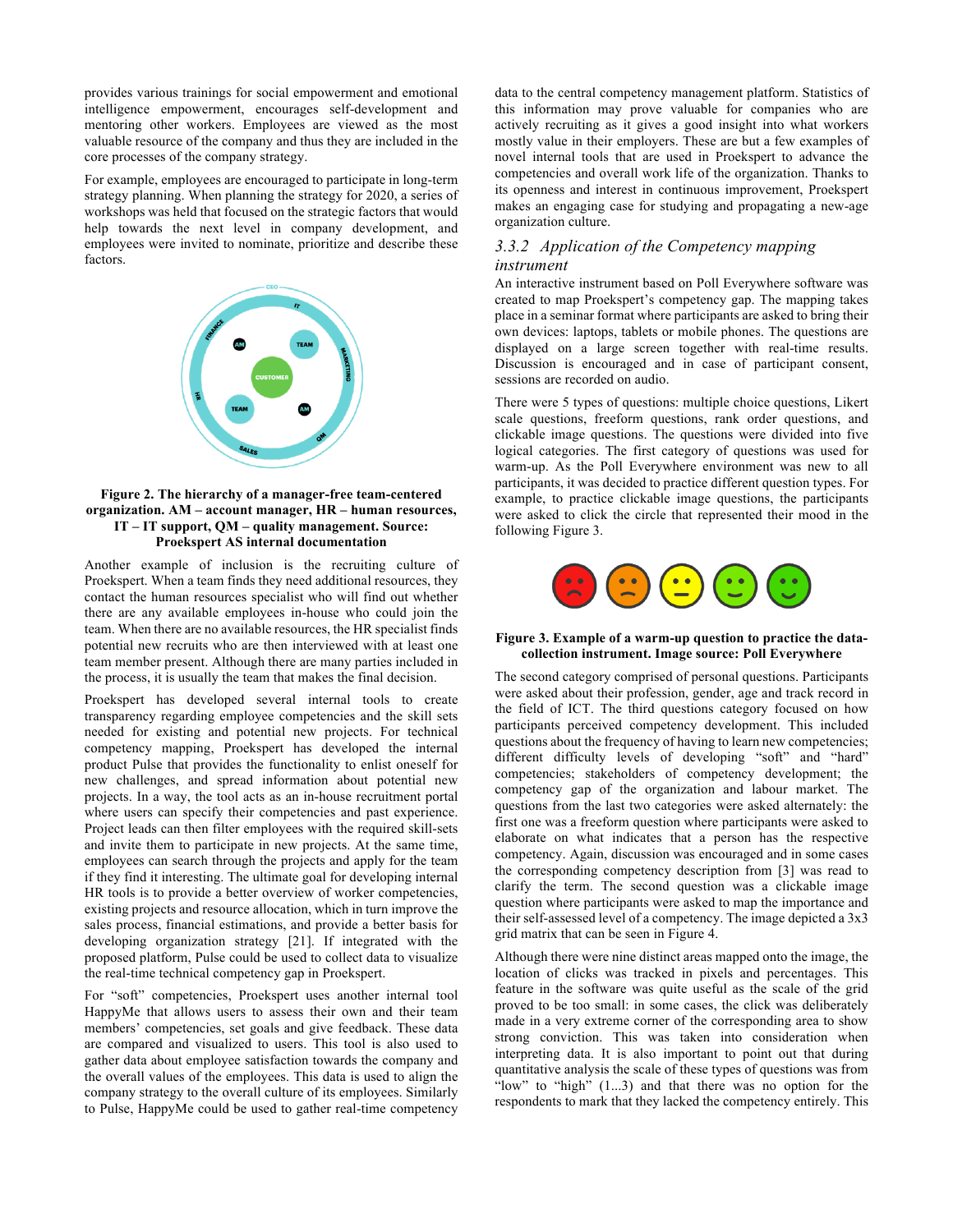was due to the belief of the researchers that everyone possesses some low-level proficiency in every competency.



#### **Figure 4. Competency importance and self-assessed level matrix**

#### *3.3.3 Results and feedback*

The participants were asked whether they feel that their employer supports the development of their competencies. Out of 9 participants 4 agreed and 5 said that they agree in most part. When asked about the benefits that the employer gets from worker competency development, one of the main keywords was efficiency, but some softer aspects were also considered. For example, it was suggested that through competency development the employer will have a worker who is in a better place with her/his life and through this will be a stronger contributor to the company culture. According to participants, the additional entities that benefit from their competencies include themselves, their families, friends and colleagues, and hopefully the future. On a professional level the beneficiaries include the clients of the employer, the society, local municipalities and the government.

The highest competency priority for the participants was problem solving, which was unanimously evaluated to the highest importance level (3.0). It was also one of the cases where participants clicked in an extreme area of the grid: three participants had placed their markers in the high top border of the area. The interpretations followed four major themes: understanding the problem, finding suitable solutions, creativity and persistence.

While perceiving problem solving as the most important competency, the participants also evaluated their own problem solving level as the highest, along with teamwork skills – both competencies were evaluated to an average level of 2,6. Thus, the competency gap of problem solving is 0,5. The reasoning of such high prioritization and self-assessment of problem solving skills may lie in the nature of day-to-day work in ICT domain. The issues that ICT workers tackle on a daily basis are not limited to only coding and computer issues. As the company focuses mainly on client projects, the employees are working to solve problems inherent to the domains of their clients which in itself raises several other issues, for example finding a common language between business and technical people.

The high self-assessment of teamwork skills amongst participants can be explained with the company hierarchy described earlier: self-governing teams as central units of the company. When analysing the interpretations of teamwork skills, it became evident that most participants had their own unique understanding of teamwork, for example cooperation, understanding the objectives, motivating people, honesty, leadership, cooperation, knowledge sharing, taking responsibility, and empathy. These interpretations

indicate that for the participants, teamwork skills incorporate several other competencies. The competency gap of teamwork was 0,2 as the average perceived importance was 2,8.

The lowest priority for the participants were intercultural skills with the importance assessment of 1.8. While the interpretations of this competency were unanimous with the themes being awareness and empathy, there are two explanations to this this low assessment. First, the sample only consisted of Estonians who have not met intercultural issues. On the other hand, the working language of the company is English, which helps avoid language and communication barriers. The self-assessed level of intercultural skills was 2.0, making the competency gap -0.2. It was one of the three competencies where the perceived level was higher than importance, the other two being process understanding and efficiency orientation.

The competency with the lowest self-assessed level was networking with an average level of 1.5, while its importance was deemed medium, with a score of 2.2. The highest competency gap between average importance and average level was understanding IT security with a gap of 1.1. Only one participant assessed her/his IT-security understanding skills to be high. The interpretations of understanding IT-security were closely tied to the three fundamental aspects of cyber security: availability, confidentiality of integrity. The average importance levels and self-assessments of competencies can be seen in the following radar chart (Figure 5).

As can be seen in the figure, all categories have competencies of different priority levels. The category with the highest average competency priorities is the methodological category that also has the highest cumulative competency gap. This kind of visualization could be beneficial for the organization when planning new trainings or deciding between potential recruits. Coming back to the competency management platform, these visualizations could be used for generic competency gap as was presented in the current study, but also to visualize the gap in very specific competency areas. If enough organizations would provide their data, it would be possible to visualize future trends and plan how to mitigate potential competency shortage issues. It would also give individuals good indications on which competencies to develop to be more valuable in the labor market.



#### **Figure 5. Compiled competency importance and selfassessment levels of participants. The different categories are visualized with colors: blue – personal, green – social, red – methodological, yellow – technical.**

#### *3.3.4 Results feedback*

The participants and additional stakeholders from Proekspert were shown the compiled competency importance and self-assessment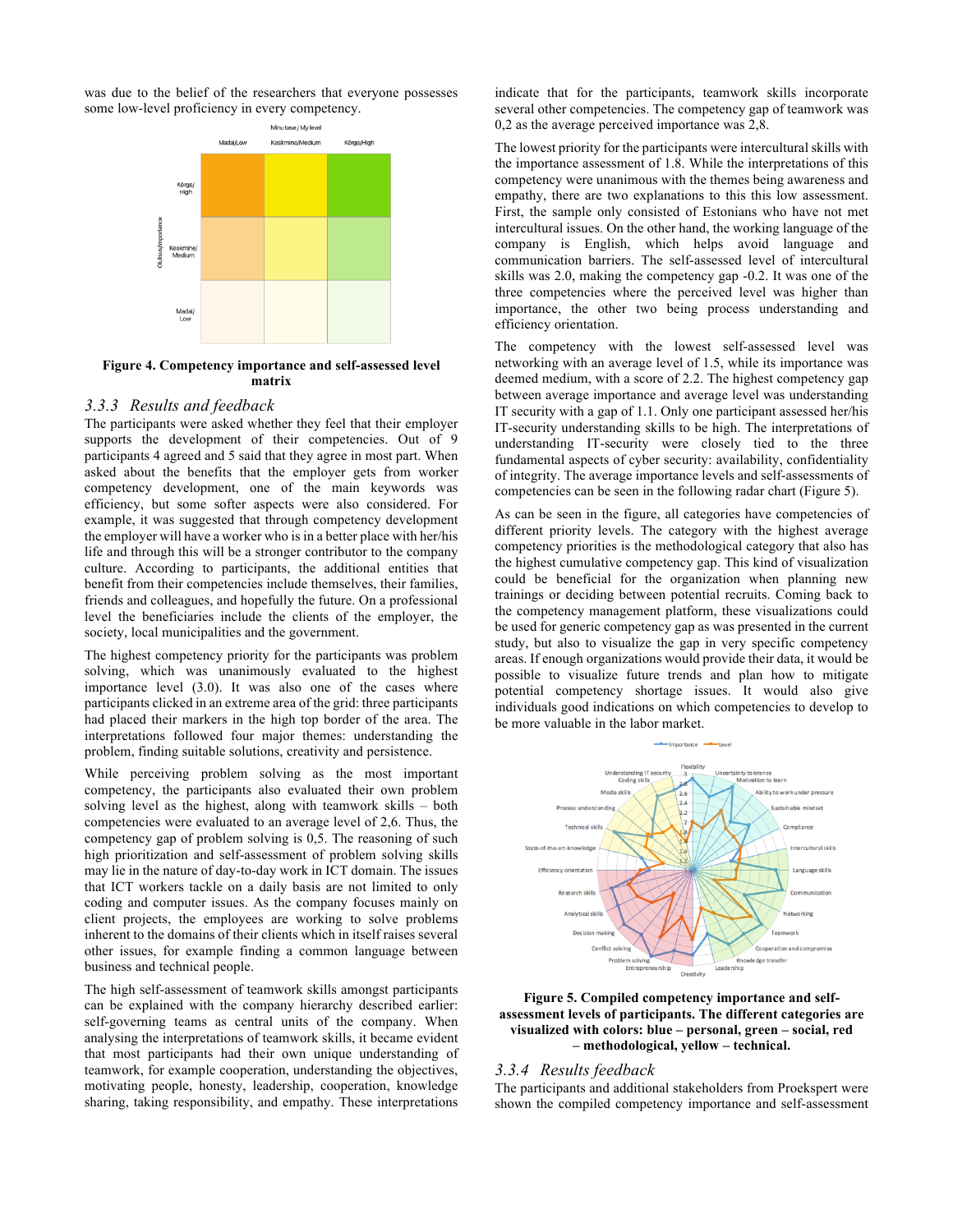levels diagram shown in Figure 5. The participants' feedback revolved mainly around recruiting and composing the teams: based on the competency priorities and levels it would be easier to determine whether a person is suitable for a team or not. It would also provide both the individual and the team with information of what is expected from them  $-$  in reality they may possess these competencies but it may very well be that they are not aware that they need to employ them in the new context. Another aspect that was suggested was to draw correlations between the competency priorities and levels, and personality types, for example the Myers-Briggs Types.

Participants also suggested integrating the functionality of the instrument with the existing internal tools, Pulse or HappyMe. A concern was brought up in regard to automating the data collection: it is important to ensure that the data is frequently updated, and therefore the data collection process must be as convenient as possible. To fully employ these data, role profiles should be created that reflect, which competencies are important in which context. These requirements may differ across professions and are different, for example, for designers and developers. At the same time, it also depends on the context of the project. For example, it may not be necessary to be very innovative in a maintenance project whereas in an R&D project innovative mindset is crucial.

The board members that were provided with the results focused on the company strategy. They deemed it helpful if it were possible to similarly visualize the competencies derived from strategic objectives and compare them against the importance, self-assessed level, and also the competency aspirations of employees. This would help in several ways. First, employees would have a clear visualization of the company's competency need concerning existing and potential projects. This is valuable information when planning self-development and aligning one's interests with the ones of the company. It would also help prepare for future sales and deciding on which leads to follow. Finally, the board would have a better understanding on how the importance of competencies is seen by the board itself, employees specifically working on strategic planning, and all other employees. In order for the company strategy to work, its values must be aligned with those of the employees. Based on this visualization, Proekspert could align its strategy to conform more to the common values of the employees, or recruit new people that already share the values derived from the strategy.

#### **3.4 Results and Implications from the Case**

Two concerns were found regarding the instrument. First, the competency list based on [3] proved to be too exhausting for the participants. Due to a large number of questions, the seminars lasted over three hours and the participants felt tired at the end. To alleviate this, similar future seminars could be divided between multiple sessions. The seminars were held at the end of work days, so another solution would be to ask the employer to allow employees to participate during working hours. The second concern is related to the interpretations of competencies. While most competencies were interpreted very similarly, some competencies struck a different note in the participants. To help overcome these "translation" issues, similar instruments in the future should include some pre-written indicators or guidelines to explain the competency. One option would be to provide some examples of activities carried out by proficient employees, before asking for participants to provide their interpretations.

The resulting data and visualizations were mostly deemed helpful by the participants and other stakeholders of competency

development. First, this information would help compose wellbalanced teams where members know which competencies are needed from them. Secondly, it would help the company plan the competency development strategy to be aligned with the needs of current projects and future leads, while considering the competency aspirations of employees. This would simultaneously mean that individuals can plan their competency development to be more valuable for the company. Finally, all competency development stakeholders would have an overview of the overlap of the strategic and actual competency priorities and levels, to ensure that the same values are shared by those responsible for company strategy, and other employees. It was pointed out by many people that the instrument could be integrated with one or several of the existing internal tools of Proekspert.

## **4. FUTURE WORK**

While the findings of this study may prove a good basis for developing an instrument to help Proekspert implement a competency framework, many additional aspects still need to be considered. The instrument created for the study will be improved based feedback from participants and other stakeholders, and the study will be repeated on a larger scale with the improved instrument. For the large-scale study, a more detailed Proekspertspecific competency model needs to be developed based on the current study, to describe the competencies on a far more specific level.

Future work will also include similar case studies in other ICT or Industry 4.0 companies. As every company has their own nuances, competency modelling is different in the context of each company. This means that the instruments created for this purpose need to be adaptable to different circumstances. After establishing the foundational base for implementing a competency modelling framework in ICT companies, the research will shift to the design and development of the common competency management platform.

## **5. CONCLUSION**

Industry 4.0 is bringing along a shift in the core competencies needed in workers. To prevent a labor force crisis, all stakeholders must participate in the retraining and upskilling of the workforce. To promote cooperation and fast movement of competency-related information, the development of a common, data-driven competency management platform was proposed. The platform would serve as a communication layer between stakeholder competency management systems while including several existing systems that provide functionalities for data-driven competency management.

To conceptualize it as a "central" platform that all stakeholders agree to use, the stakeholders have to be provided with instruments to properly initialize the competency framework in their specific context. A series of studies will be carried out to understand the different nuances of stakeholders' perception and assessment of the importance of these competencies in their own contexts. As the first study, we have conducted a case study in the context of Proekspert, a software design and development company. The study focused on an instrument to map the perceived competency gap in Proekspert by mapping the major themes that become evident when workers are asked to explain the indicators of a person's proficiency in a competency. These themes were used to interpret the numerical importance and self-assessed level of the corresponding competencies which in turn were be aggregated into the perceived competency gap in the context of the organization.